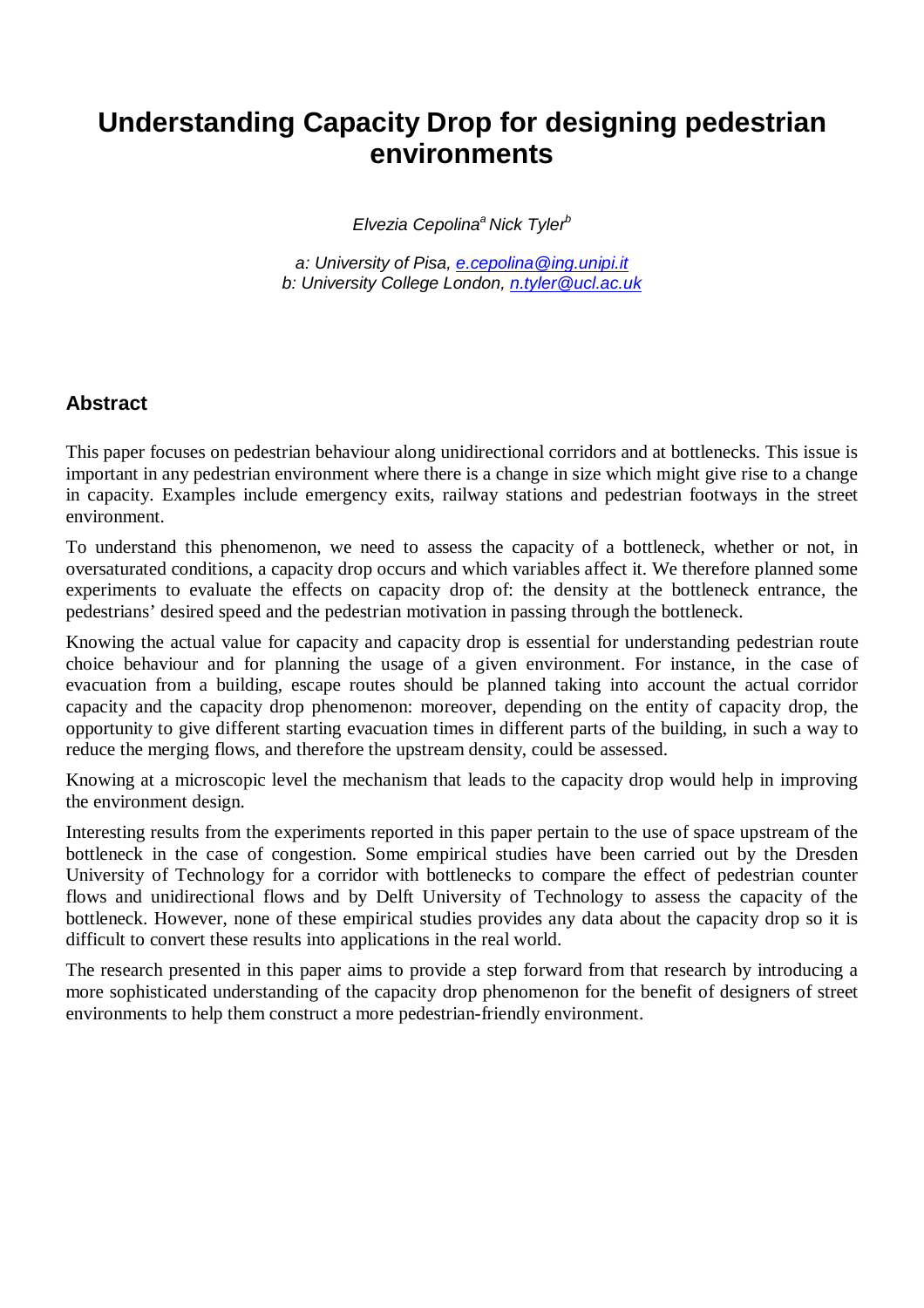**Elvezia Cepolina** is a researcher at the Department of Civil Engineering at University of Pisa. Her research focus ranges from modelling and simulation, transport planning and pedestrian behaviour.

**Nick Tyler** is Chadwick Professor of Civil Engineering at University College London and the head of the department of Civil and Environmental Engineering. He also leads the Accessibility Research Group at UCL. His research focus ranges from the ethical and philosophical principles behind policy making to the study of the interactions between people and systems, to the design and implementation of infrastructure and operating systems. He instigated and designed the Pedestrian Accessibility and Movement Environment Laboratory.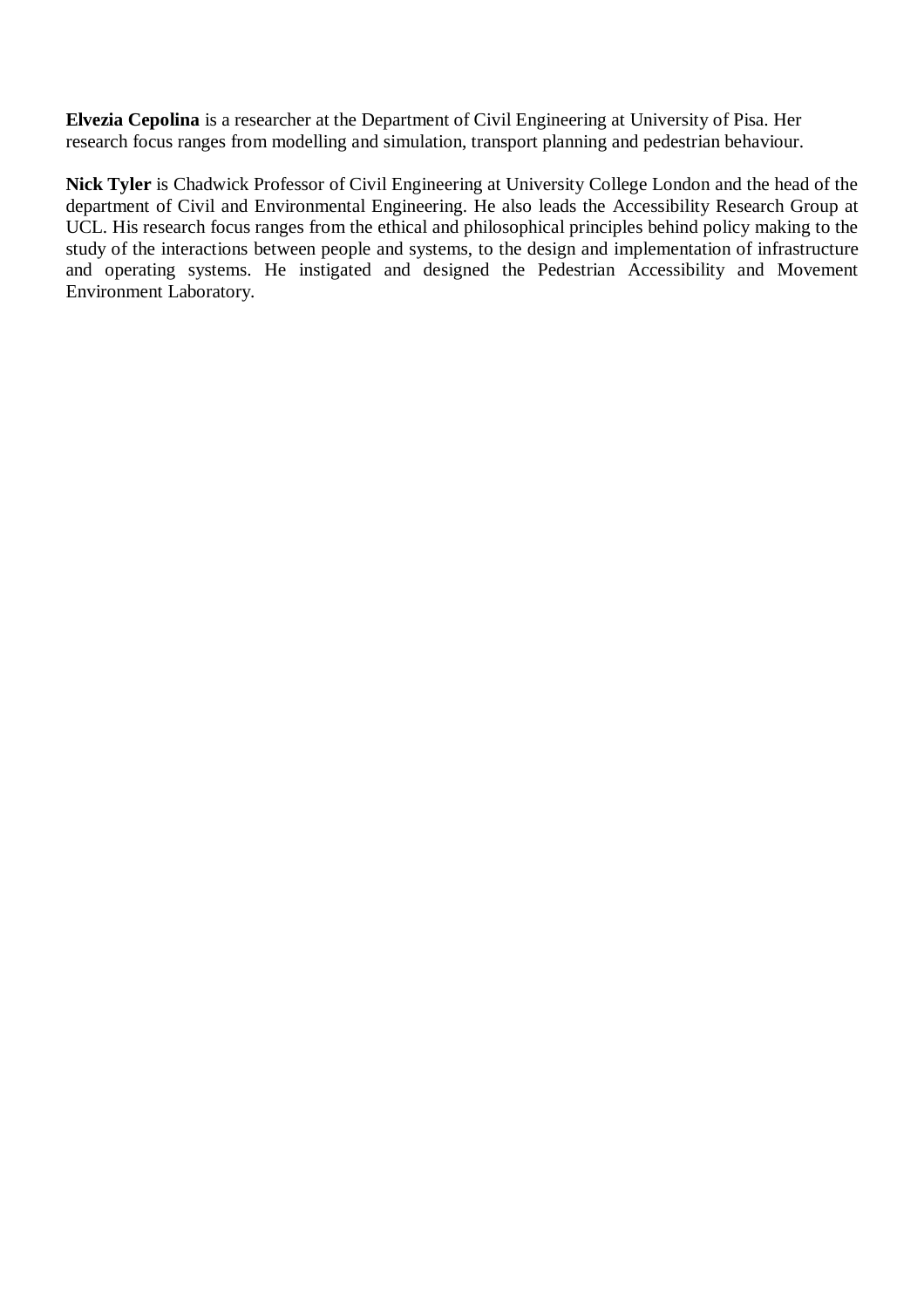# **Understanding Capacity Drop for designing pedestrian environments**

Elvezia Cepolina<sup>a</sup> Nick Tyler<sup>b</sup>

a: University of Pisa, e.cepolina@ing.unipi.it b: University College London, n.tyler@ucl.ac.uk

This paper focuses on pedestrian behaviour along unidirectional corridors and at bottlenecks. Experiments in a laboratory and observations in the real field have been carried out for understanding pedestrian behaviour. From the data collected two phenomena have been underlined: the capacity drop and an interesting relationship between average inflow and outflow. These phenomena, which will be described in the paper, arise a lot of questions which answers should be basic inputs in pedestrian environment design.

Understanding pedestrian behaviour at bottlenecks is important in any pedestrian environment where there is a change in size which might give rise to a change in capacity. Examples include emergency exits, railway stations and pedestrian footways in the street environment.

Some empirical studies have been carried out by the Dresden University of Technology [HBJ05] for a corridor with bottlenecks to compare the effect of pedestrian counter flows and unidirectional flows and by Delft University of Technology [Hoo04], [DaH02], [HoD05] to assess the capacity of the bottleneck. However, none of these empirical studies provides any data about the phenomena this paper is focused on.

#### **Capacity drop**

Capacity drop is a phenomenon which is a characteristic of particulate flows at and around a bottleneck. A gradual increase in the inflow is accommodated by an equal increase in the outflow until a certain point where there is a sudden change and the outflow falls dramatically and remains at the new lower level until the inflow falls below this level, when the outflow is determined by the inflow again rather than by the capacity of the infrastructure.

Pedestrian behaviour at the underground station was recorded by Fotakopoulos by a video camera: pedestrians, having arrived in trains, walked along a wide corridor towards the station exit, going up through the escalator. The escalator acted as a bottleneck as the previous corridor was larger. Figure 1 shows four photographs of the scenario, taken in sequence at 0 seconds, 30 seconds, 50 seconds and 45 seconds respectively.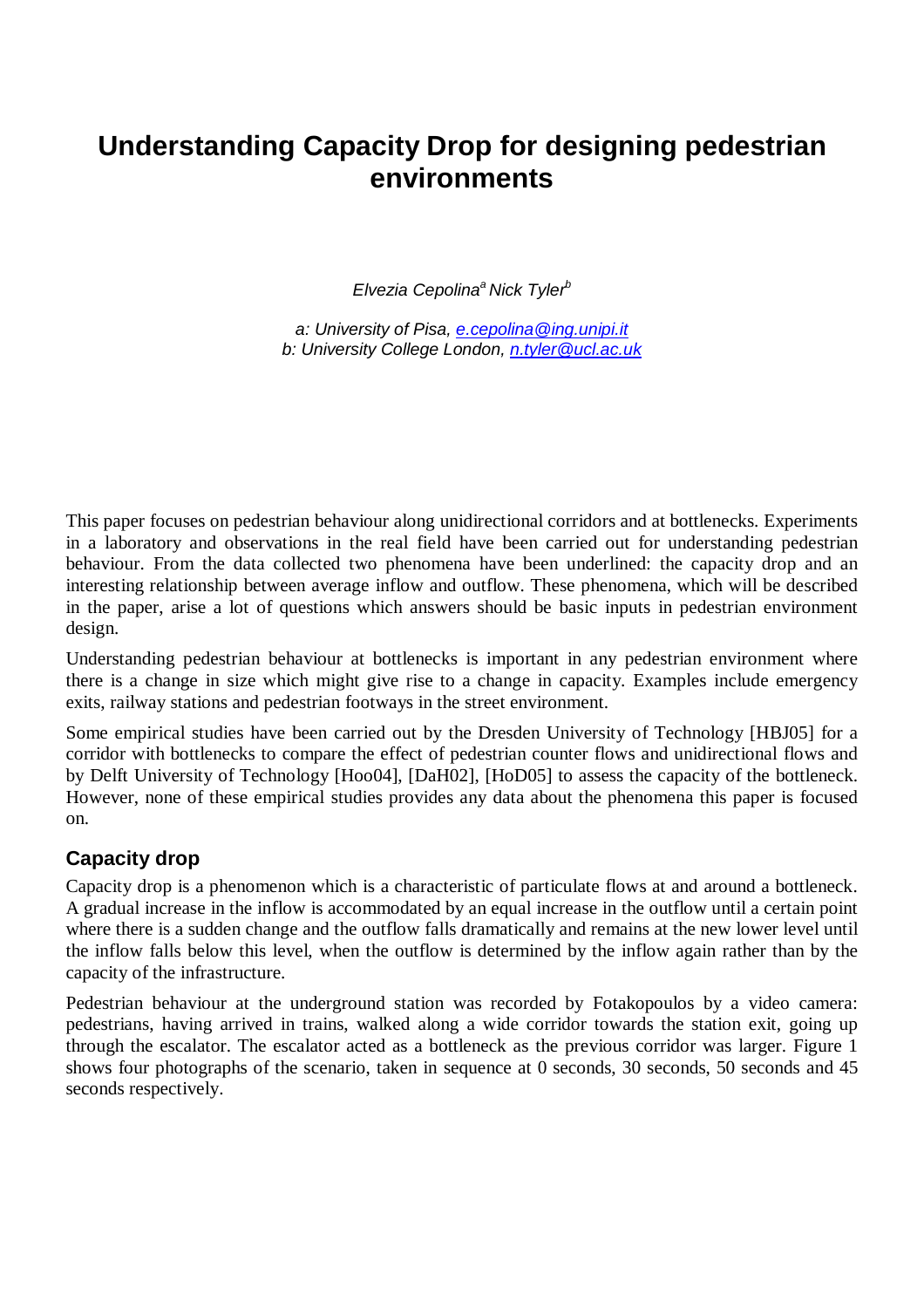

*Figure 1a* The inflow commences ... *Source: Fotakopoulos (2005)* 



*Figure 1b* ... the flow increases towards the maximum inflow… *Source: Fotakopoulos (2005)* 



*Figure 1c* ... the capacity drop occurs (notice the density of pedestrians on the escalator, compared to that in Figure 2b). *Source: Fotakopoulos (2005)* 



*Figure 1d* The point of maximum accumulation of pedestrians*. Source: Fotakopoulos (2005)* 

The camera was located at the top of the escalator. Figure 2 shows an example of the capacity drop at this location: it shows the inflow and outflow of pedestrians at the entrance to an escalator. The outflow increases as the inflow increases until it reaches the point at which the catastrophic fall in outflow occurs, some 15 seconds after the peak inflow. The outflow then increases to a level about 20% less than its maximum, where it remains constant until the flow falls because of the reduction in inflow.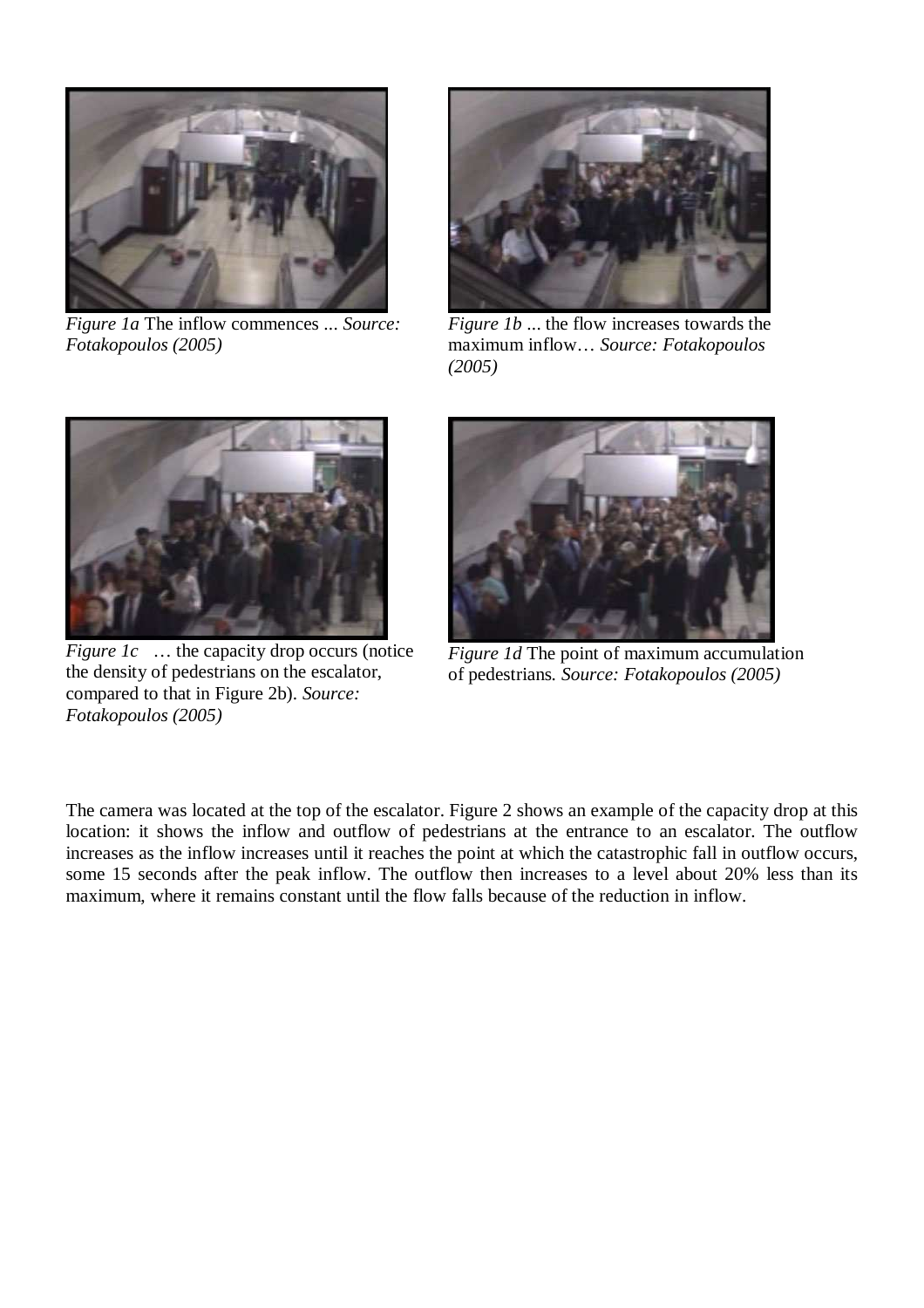

*Figure 2 Pedestrian inflow and outflow patterns observed at a width restriction in a London underground station where capacity drop occurs during a period of decrease in inflow. (flow expressed in pedestrians per 5 second period) [Fot05]* 

Figure 3 shows another example from the London Underground station: the difference between the situations represented in Figure 2 and Figure 3 is that in the former case one train had arrived whereas in the latter case two trains were involved. The graph shows that the capacity drop is similar in size and extent to that shown in Figure 2, and that the maximum outflow and the steady state outflow after the fall are the same. In this case the inflow continues to increase while the capacity drop occurs, showing that the capacity drop and the subsequent steady state outflow are, in combination, the real determinant of the system's ability to handle a given volume of pedestrians.



*Figure 3 Pedestrian inflow and outflow patterns at a London Underground station when capacity drop occurs during a period of increasing inflow (flow expressed in pedestrians per 5 second period) [Fot05].*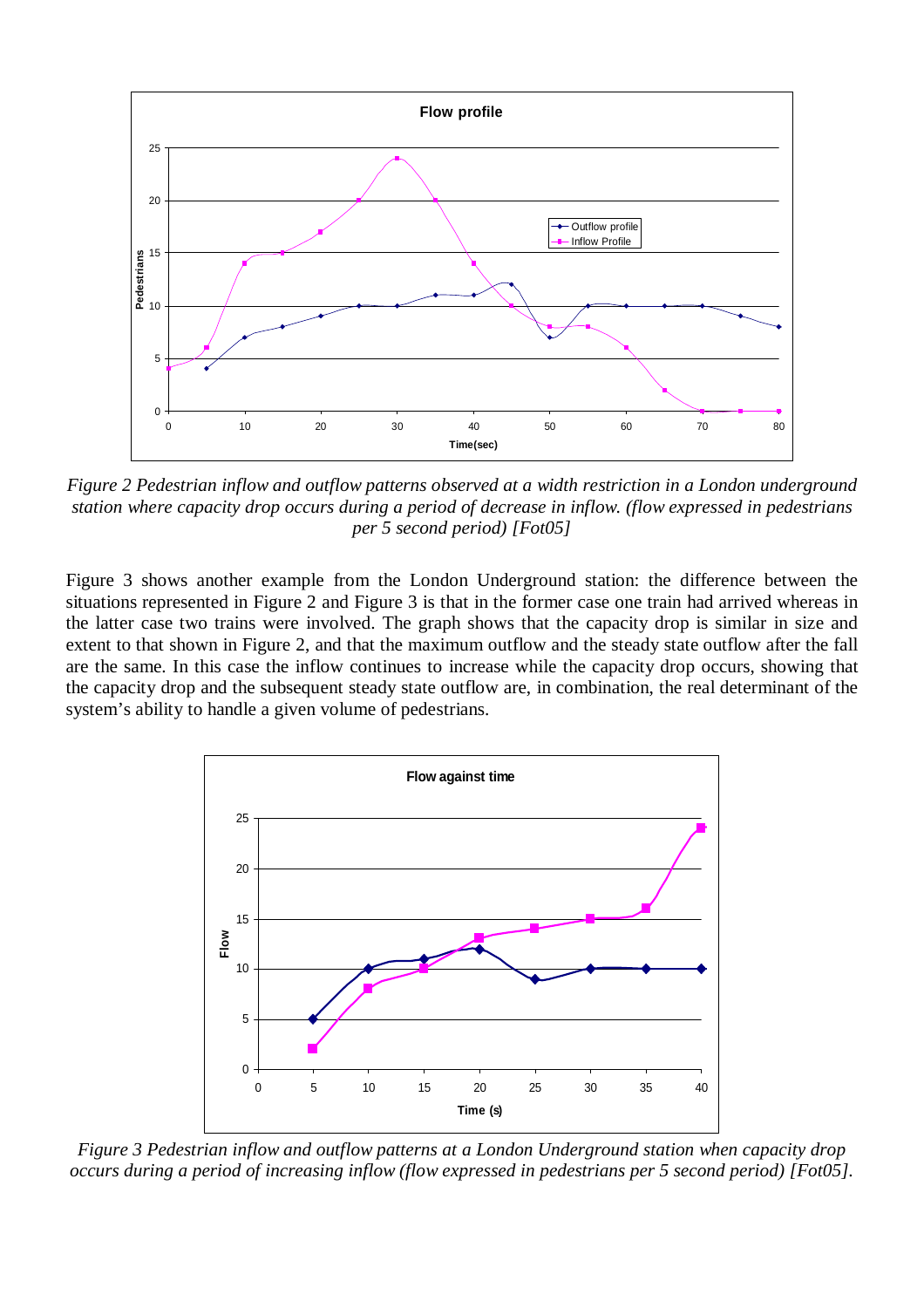This phenomenon is not unique to pedestrian flows – it arises in any system where a flow encounters a restriction in the capacity of the channel. It is particularly noticeable in flows of particles, but it also occurs in fluids and gases.

The phenomenon of *capacity drop* also occurs in over-saturated conditions in the case of vehicular flows. In the case of vehicles, at a certain point the flow through a section breaks down, then it increases a bit in time (without reaching the previous higher value) and it keeps this value for the following period. Figure 4 shows some empirical data showing this behaviour on a freeway section.



*Figure 4 Time Trends for Speed and Flow (Typical Morning Rush) at a freeway section [FHA03]* 

It is interesting to note that in the case of vehicles, the capacity is assumed to be the maximum flow able to pass a road section. This is due to the fact that control means are used to avoid unstable traffic conditions and capacity drop. For instance on freeways, ramp metering is used to control the flow on the entry ramps: it allows traffic to enter the freeway at a rate dependent on the conditions of the freeway traffic. Motorists are often delayed at the meter, but freeway speeds and overall travel times are improved. In the case of pedestrians, it is more difficult to control the inflow and thus to avoid the capacity drop occurrence. Because of that, in the case of pedestrian infrastructure, it seems more correct to call capacity the steady state outflow which takes after the fall. Therefore, instead of capacity drop, we should speak of an *outflow peak* before the capacity.

As can be seen from Figure 2, the capacity of this infrastructure is some 20% of the maximum possible throughput. It should also be noted that the actual drop falls approximately 25% below the capacity before rising to the steady state.

The reduction in the maximum outflow is particularly important for pedestrians because their ability to cope with a situation in which the flow of pedestrians is very close to the capacity of the infrastructure depends on the relationship between the number of pedestrians present and the capacity of that infrastructure. If the infrastructure cannot deliver sufficient capacity, there will be a queue, leading to overcrowding and possibly panic.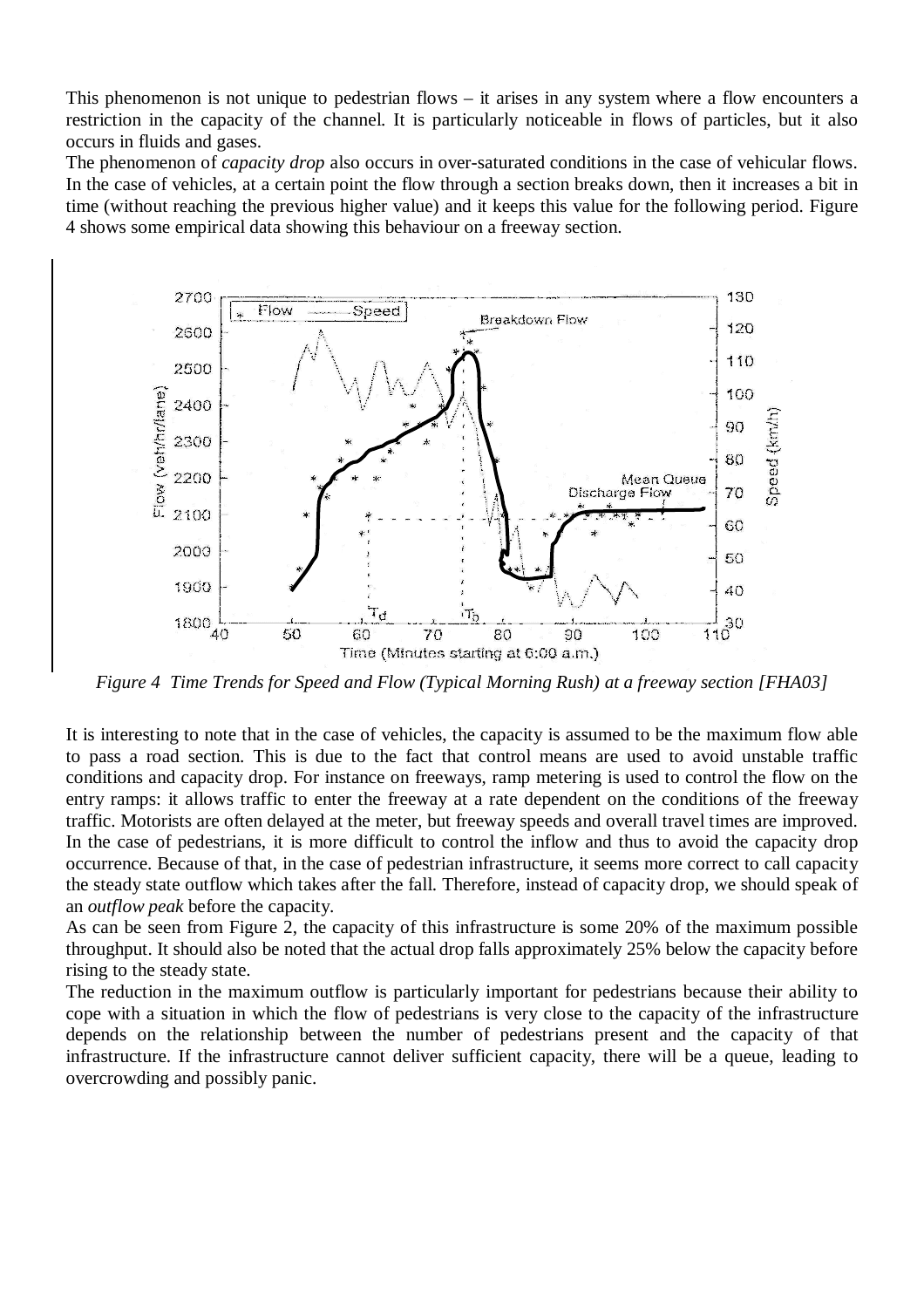Such reductions in the maximum outflow are severe restrictions on the ability of the infrastructure to cope with the demand and this could be extremely important in situations such as the evacuation of a building, where the resulting queue/crowd could leave some people inside for some time: with reference to figure 2, notice that the outflow only starts to decrease below the capacity level as the inflow falls to zero, meaning that there is in fact quite a crowd waiting to pass through the restriction even 40 seconds after the inflow reached its maximum.

#### **Average inflow-outflow relationships**

We collected data also in the PAMELA laboratory, organising ad hoc experiments in a controlled environment. The layouts of the experiments in the laboratory are shown in the following figure:



*Figure 5 Experimental layouts* 

We set a corridor with a fixed width of 140 cm followed by a restriction which forms a bottleneck. The bottleneck width was first 60 cm and then 80 cm. 14 pedestrians were asked to walk through the end of the bottleneck, starting from the dotted line shown in the figure, and therefore to turn and to come back to the starting line. We repeated the experiments several times: asking the pedestrians to walk at different speeds (their normal speed and then to walk quickly) and the density of the platoon (by walking at a comfortable distance from each other and then as close as possible to each other) and changing the position of the students within the platoon at the starting line (the quickest person as the platoon leader and at the rear of the platoon).

The results of the experiments are summarised in the following diagrams. All the data from the same experiment run are reported in the same colour. For each experiment run we have reported the average flow at the bottleneck entrance, the average flow through the bottleneck and the average flow at the bottleneck exit.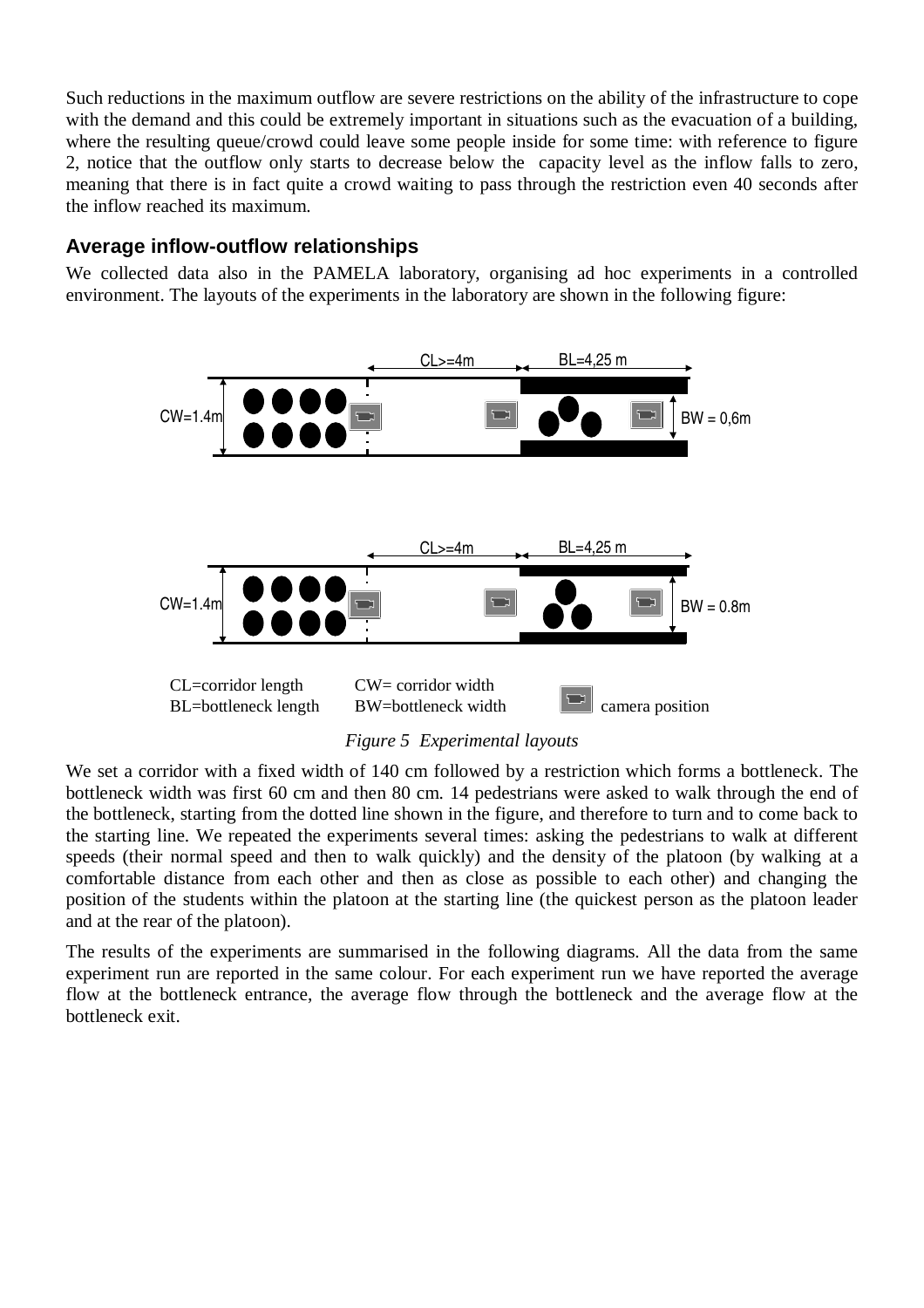

*Figure 6 Inflows and outflows (ped/sec), initial experiment: Bottleneck width: 60 cm* 



*Figure 7 Inflows and outflows (ped/sec), initial experiment: Bottleneck width: 80 cm* 

We repeated these experiments with a much larger cohort of pedestrians (about 50). The flows obtained in this case are shown in Figures 8 and 9. Again the pedestrians were asked to walk at different speeds, and in some cases 'spies' were placed among the pedestrians to force the speed a little. Also, the pedestrians were asked to repeat the walk through the bottleneck, forming a continuous flow over a period of time. As Figures 8 and 9 show, the results show a remarkable consistency in relation to the previous experiments.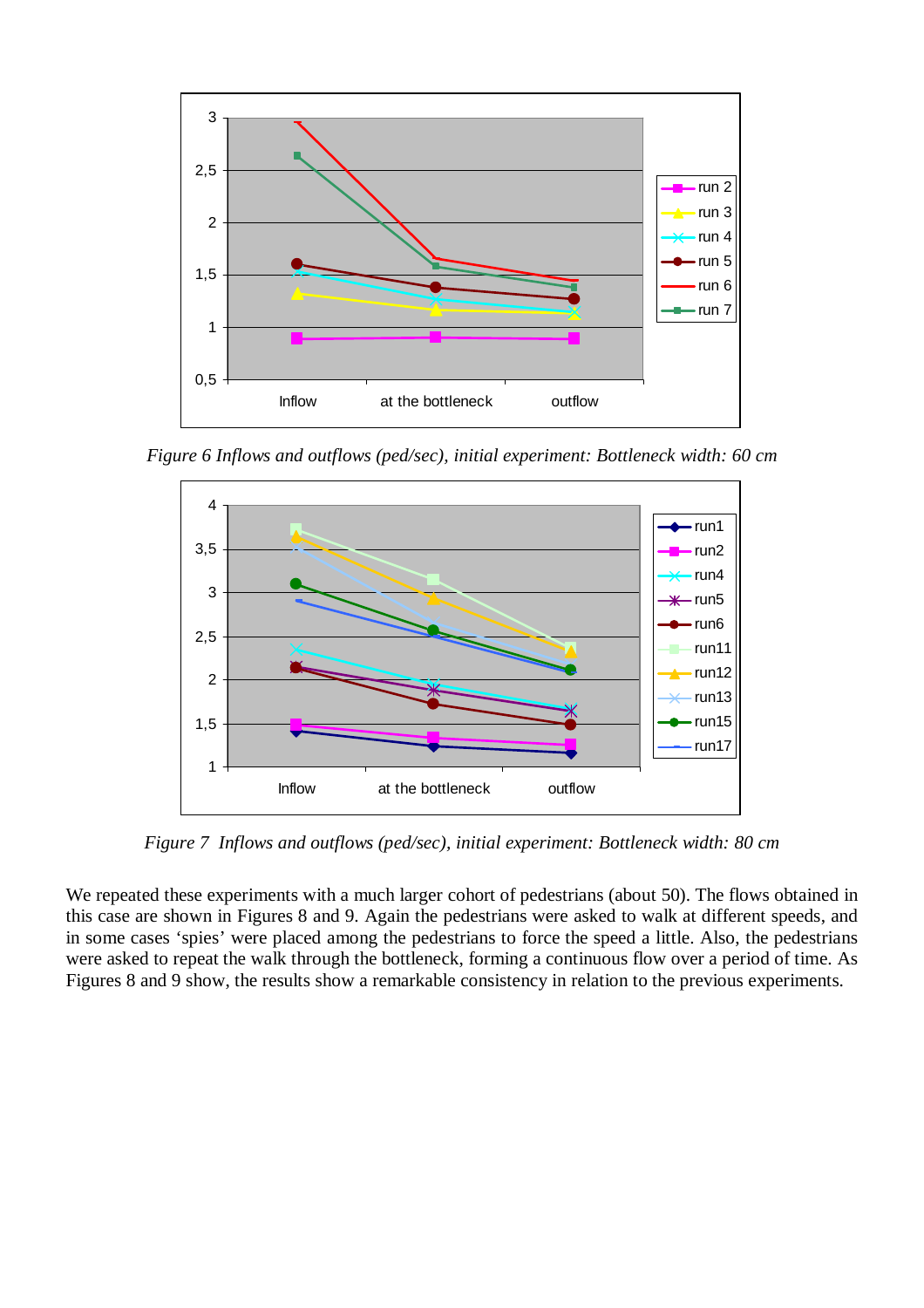

*Figure 8 Inflows and outflows (ped/sec) for a bottleneck width 90 cm (from 1.4m)* 



*Figure 9 Inflows and outflows (ped/sec) for a b ottleneck width of 60 cm (from 1.4m)* 

All the data reported in these graphs refer to over-saturated conditions because the outflow is lower than the inflow: congestion occurred and a queue took place at the bottleneck entrance.

Another feature that can be discerned in the graphs is an *average pushing effect* given by a consistent inflow: when the inflow is higher the outflow is higher, even if lower than the related inflow. Thus the nature of the activity at the inflow affects the nature of the outflow, suggesting that the capacity of the bottleneck increases if the speed at the inflow is increased. In Figure 8, which represents a bottleneck width of 90cm, it can be seen that the observed outflows are actually quite elastic – consistently lower than the associated inflow, but not indicating an absolute capacity level. However in Figure 9, although the same reduction in flow is observed, the various runs converge on an outflow of a little over 1 person/second. To see why such a difference is evident, it is necessary to consider two effects. First, as the average human body width is 60 cm (as shown in Figure 10), it seems reasonable that in a bottleneck of 60 cm there is no room for the pedestrians to adjust their behaviour to increase the flow: they have to walk in only one lane.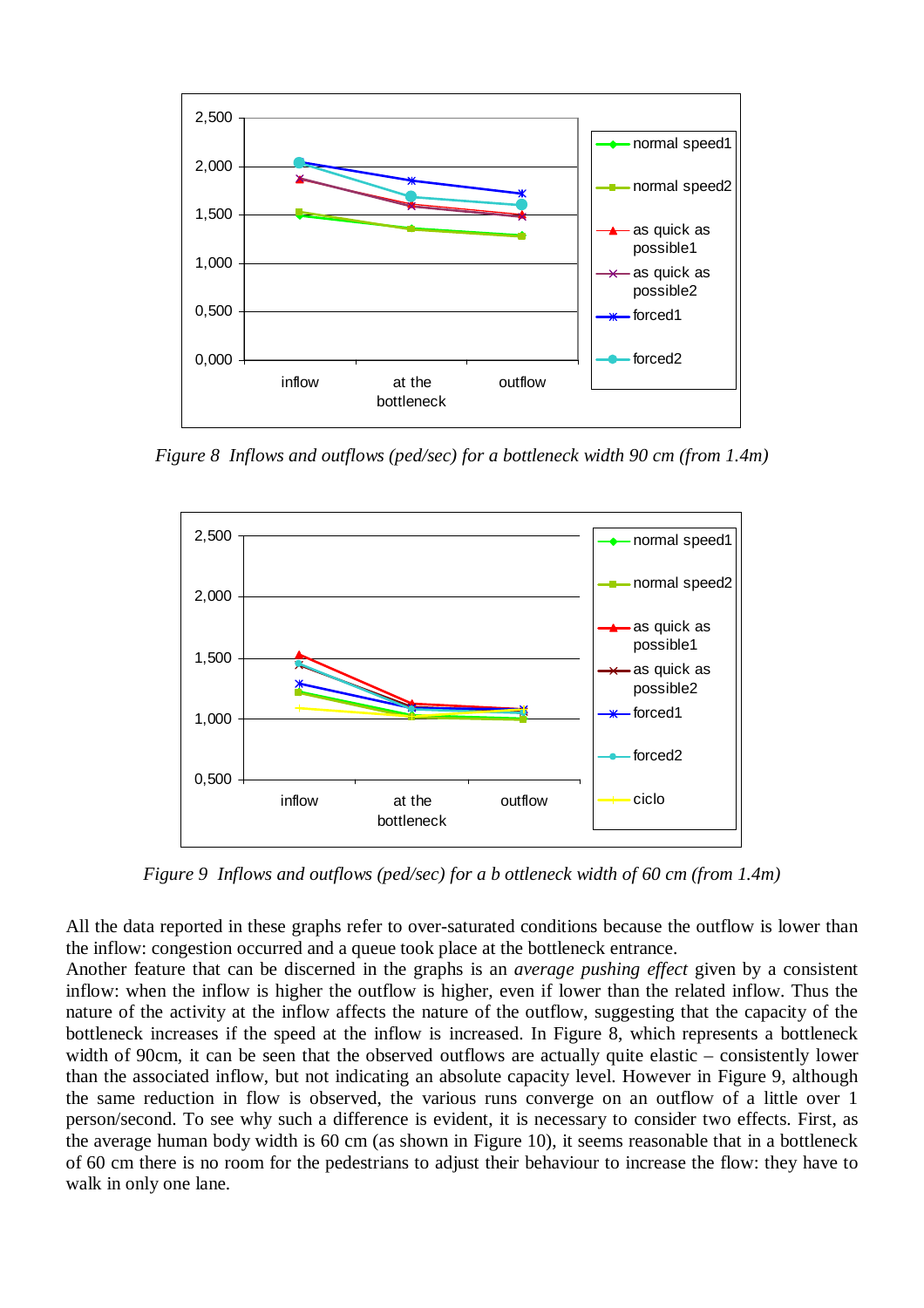

*Figure 10 Body ellipse [HCM00]* 

The second effect is that when the bottleneck is wider there is more space for pedestrians' flexibility: they can rotate themselves at the bottleneck entrance and phenomena like the 'zip effect' (see Figure 11) can take place along the bottleneck. This behaviour confirms what has been found in previous experiments carried out at the Delft University [Hoo04].



*Figure 11 The 'zip effect' where pairs of pedestrians walk slightly offset in relation to each other.* 

It seems that the pushing effect is related to pedestrian speed at the bottleneck entrance: as far as pedestrians are able to keep a high speed, the pushing effect is strong; as the queue reaches a certain length, pedestrians have to slow down to very low speed and then their pushing effect expires. How exactly this then relates to the capacity effects is a subject for further experiments.

#### **Implications in pedestrian environments design**

Knowing the actual value for capacity and capacity drop is essential for understanding pedestrian route choice behaviour and for planning the usage of a given environment. If the design of the environment or control techniques allow to control the pedestrian inflow arriving at a bottleneck, it will be possible to make the bottleneck working at its maximum rate and therefore having the maximum flow throughout the bottleneck; however if it is not possible to control the inflow, the designer have to take into account that the bottleneck will work at its capacity and therefore a lower outflow will be possible.

For instance, in the case of evacuation from a building, many actions could be adopted for reducing the time required for evacuating the building. First, if it is possible to control the inflow by assigning to pedestrians different escape routes or different evacuation starting times in different parts of the building (for instance, by ringing the alarm bells at each floor of the building in a different time), it will be possible to avoid the reductions of the outflow through the bottlenecks in over-saturated conditions. Depending on the capacity drop, the opportunity afforded by these actions could be assessed. If it is not possible to control the inflow and thence to avoid the reductions of the outflow through the bottlenecks in over-saturated conditions, the building design could be modified in order to reduce the time required for evacuating it: for instance, the exit doors could be enlarged or their number increased.

Also the average pushing effect underlined by the experiments has to be taken into account in the design of pedestrian environments. Its impacts concern bottlenecks with widths that allow the zip effect.